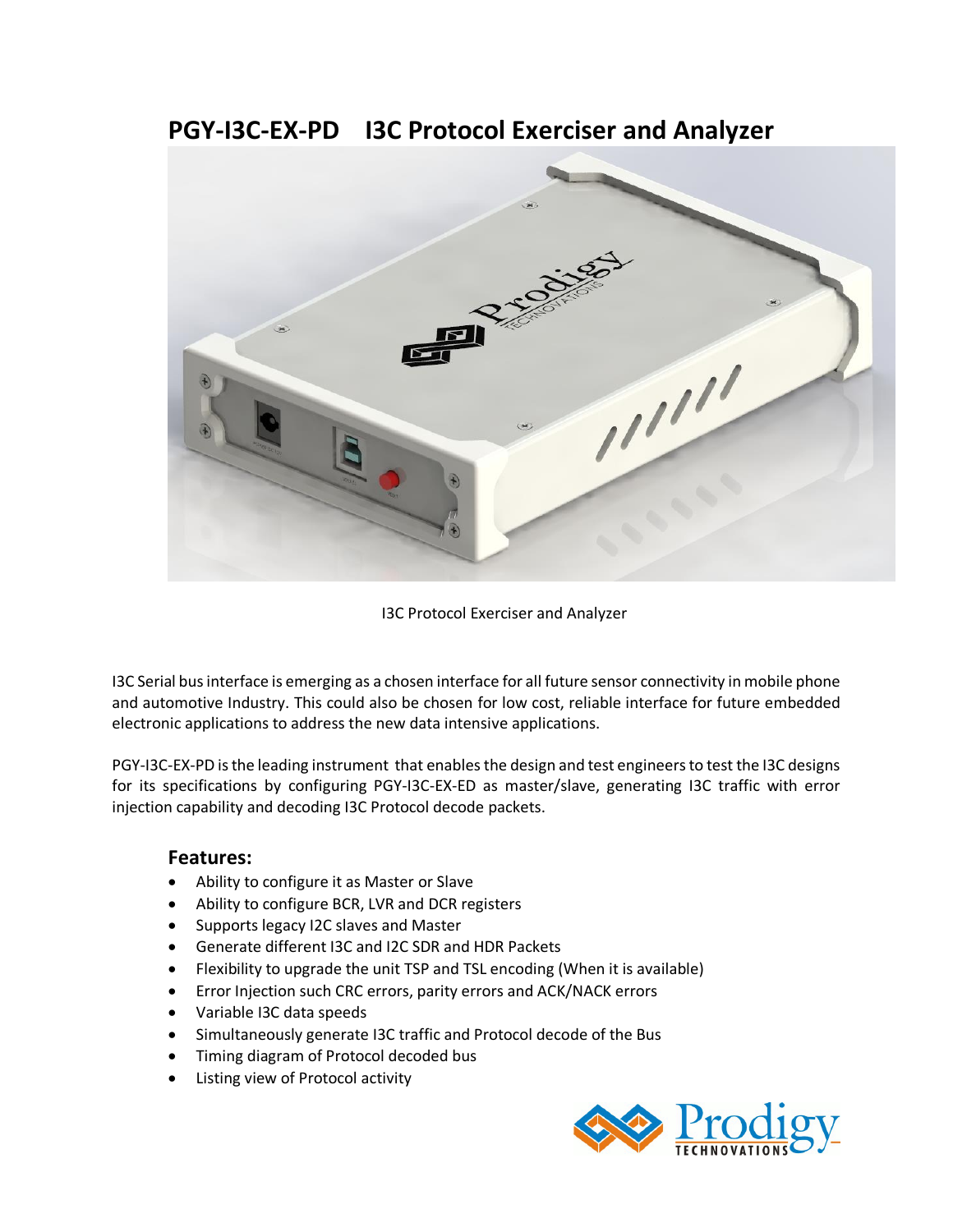- Error Analysis in Protocol Decode
- State Machine view of the I3C packets
- Ability to write exerciser script to combine multiple data frame generation at different data speeds
- USB2/3 host computer interface
- Flexibility to upgrade to the unit for evolving I3C Specification

# **Multi-domain View**



Multidomain View provides the complete view of I3C Protocol activity in single GUI. User can easily setup the analyzer to generate I3C/I2C traffic using a GUI or script. User can set different trigger conditions from the setup menu to capture Protocol activity at specific event and decode the transition between Master and Slave. The decoded results can be viewed in timing diagram and Protocol listing window with autocorrelation. State machine view provides switching of state machine between master and slave for design validation. This comprehensive view of information makes it industry best, offering an easy to use solution to debug the I3C protocol activity.

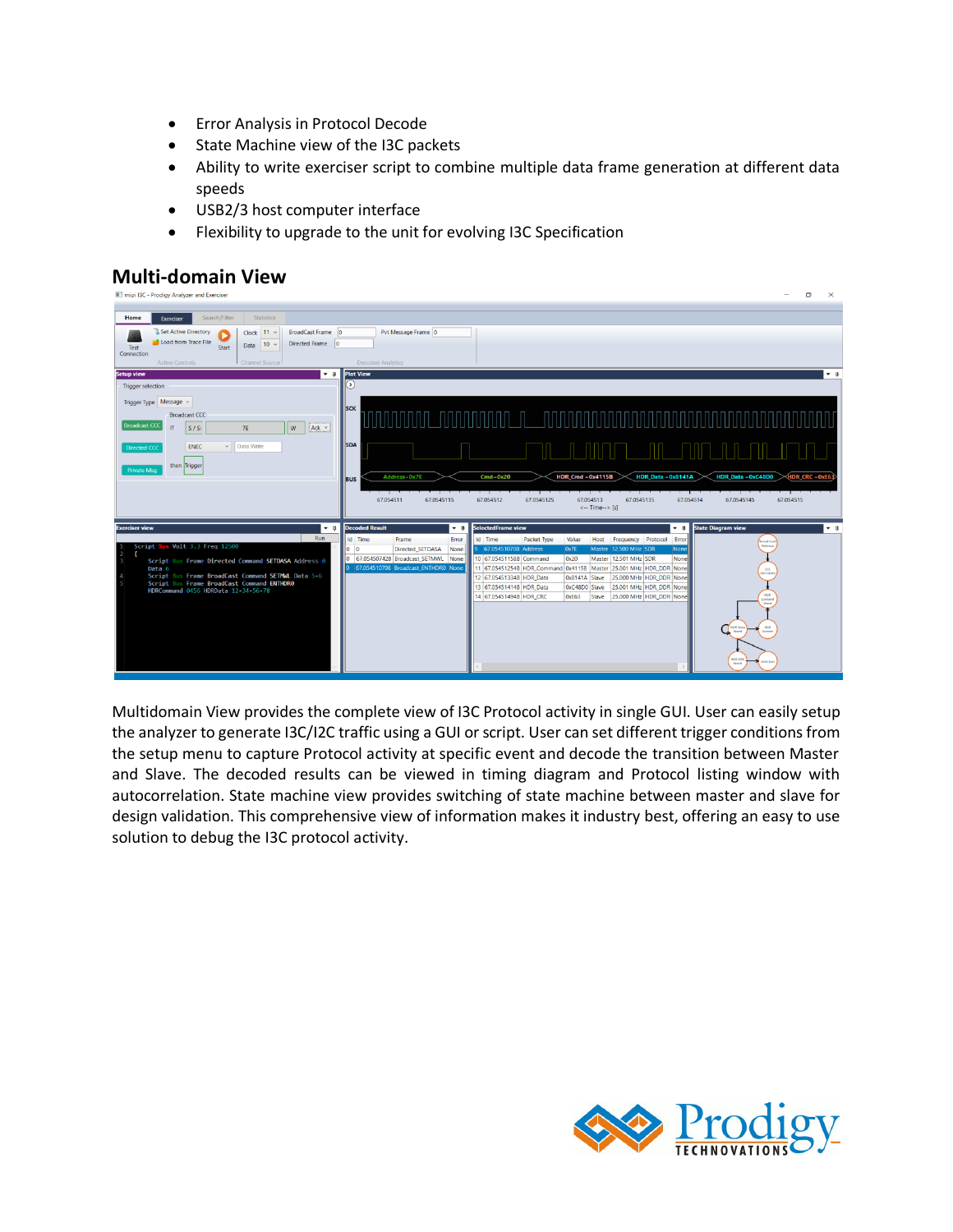#### Exerciser:

| <b>Exerciser view</b>                                                                                                                                                                                                                                                                                                                                  |            |  |
|--------------------------------------------------------------------------------------------------------------------------------------------------------------------------------------------------------------------------------------------------------------------------------------------------------------------------------------------------------|------------|--|
|                                                                                                                                                                                                                                                                                                                                                        | <b>Run</b> |  |
| Script: Sys Volt: 3.3 Freq: 12500                                                                                                                                                                                                                                                                                                                      |            |  |
| Script: Bus Frame: Directed Command: SETDASA Address: 30 Data: 6<br>3<br>Script: Bus Frame: Directed Command: SETMWL Address: 3 Data: 5-6 Error: DP<br>4<br>Script: Bus Frame: Directed Command: GETMWL Address: 3 DataCount: 2<br>Error: CP<br>Script: Bus Frame: BroadCast Command: ENTHDR0 HDRCommand: 0425<br>6<br>HDRData: 10-20-30-40 Error: CRC |            |  |

PGY-I3C-EX-PD supports I3C traffic generation using GUI and Script. User can generate simple traffic generation using the GUI to test the DUT. Script based GUI provides flexibility to emulate the complete expected traffic in real world including error injections. In this sample script user can generate I3C traffic as below.

Script line #3: SET Dynamic Address using slave static Script line #4: SETMWL with Data Parity Error Script line #5: GETMWL with Command Parity Error Script line #6: ENTHDR0 DDR mode with CRC Error

### **Timing Diagram and Protocol Listing View**



Timing view provides the plot of SCL and SDA signals with bus diagram. Overlaying of Protocol bits on the digital timing waveform will help easy debugging of Protocol decoded data. Cursor and Zoom features will make it convenient to analyze Protocol in timing diagram for any timing errors.

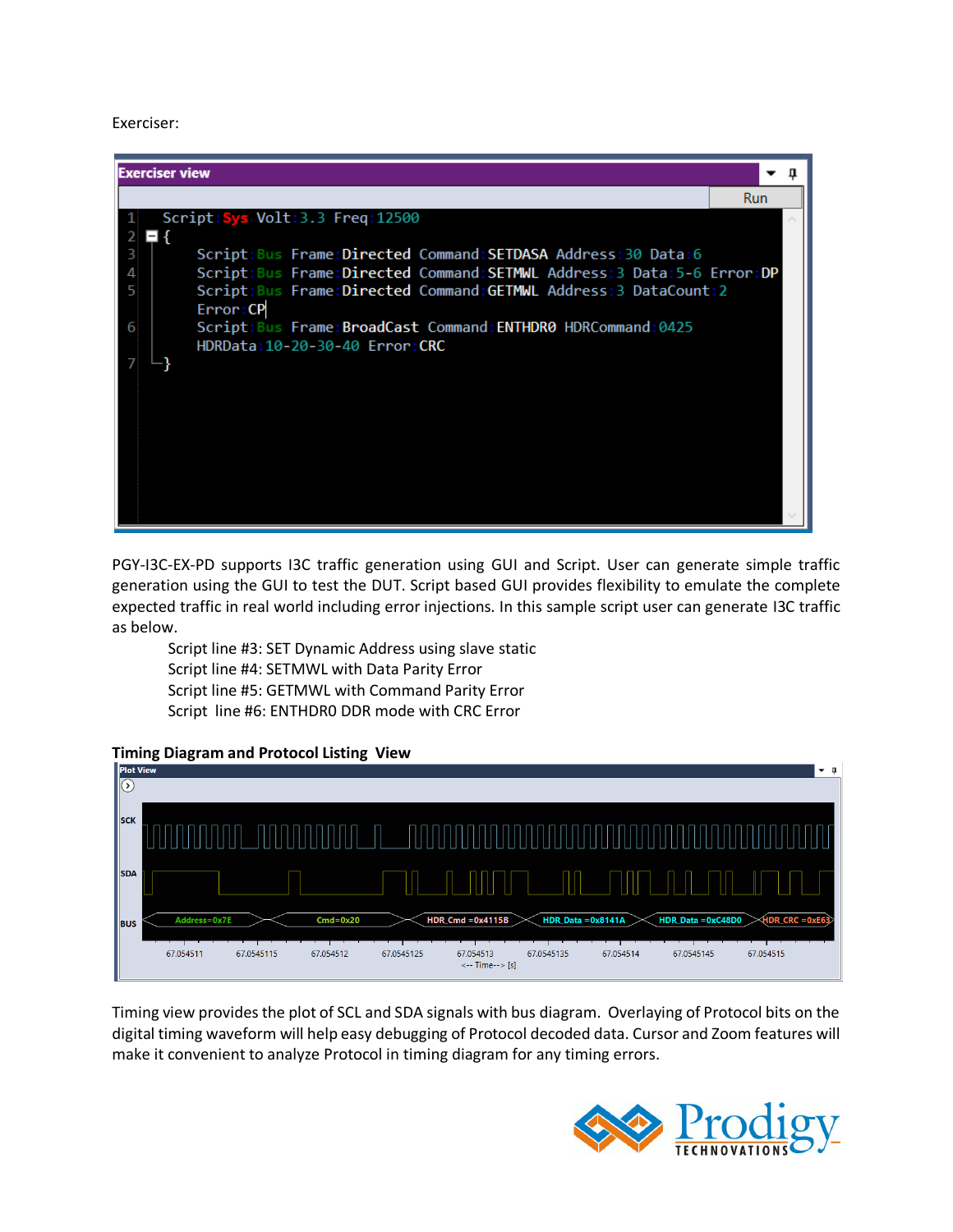| Id<br>Time<br>Error<br>Packet Type<br>Value<br>Frequency<br>Frame<br>ld<br>Host<br>Time<br>67.054510708 Address<br>0x7E<br>Master 12.500 MHz SDR<br>$\mathbf{Q}$<br>None<br>10<br>Directed SETDASA<br>10 67.054511588 Command<br>67.054507428<br><b>Broadcast SETMWL</b><br>None<br>0x20<br>Master 12.501 MHz SDR<br>67.054510708 Broadcast ENTHDR0 None<br>67.054512548 HDR Command 0x4115B   Master 25.001 MHz   HDR DDR   None  <br>11<br>12 <sup>1</sup><br>67.054513348 HDR Data<br>25,000 MHz HDR DDR Nonell<br>0x8141A Slave<br>13 67.054514148 HDR Data<br>0xC48D0 Slave<br>25.001 MHz   HDR DDR   None  <br>14 67.054514948 HDR CRC<br>25,000 MHz HDR DDR None<br>Slave<br>0xE63 | <b>Decoded Result</b> | ▼ Ω | <b>SelectedFrame view</b> |  |  |          | п.<br>– |
|-------------------------------------------------------------------------------------------------------------------------------------------------------------------------------------------------------------------------------------------------------------------------------------------------------------------------------------------------------------------------------------------------------------------------------------------------------------------------------------------------------------------------------------------------------------------------------------------------------------------------------------------------------------------------------------------|-----------------------|-----|---------------------------|--|--|----------|---------|
|                                                                                                                                                                                                                                                                                                                                                                                                                                                                                                                                                                                                                                                                                           |                       |     |                           |  |  | Protocol | Error   |
|                                                                                                                                                                                                                                                                                                                                                                                                                                                                                                                                                                                                                                                                                           |                       |     |                           |  |  |          | None    |
|                                                                                                                                                                                                                                                                                                                                                                                                                                                                                                                                                                                                                                                                                           |                       |     |                           |  |  |          | Nonel   |
|                                                                                                                                                                                                                                                                                                                                                                                                                                                                                                                                                                                                                                                                                           |                       |     |                           |  |  |          |         |
|                                                                                                                                                                                                                                                                                                                                                                                                                                                                                                                                                                                                                                                                                           |                       |     |                           |  |  |          |         |
|                                                                                                                                                                                                                                                                                                                                                                                                                                                                                                                                                                                                                                                                                           |                       |     |                           |  |  |          |         |
|                                                                                                                                                                                                                                                                                                                                                                                                                                                                                                                                                                                                                                                                                           |                       |     |                           |  |  |          |         |
|                                                                                                                                                                                                                                                                                                                                                                                                                                                                                                                                                                                                                                                                                           |                       |     |                           |  |  |          |         |

Protocol window provides the decoded packet information in each state and all packet details. Selected frame in Protocol listing window will be auto-correlated in timing view to view the timing information of the packet.

### **Powerful Trigger Capabilities:**

| <b>Setup view</b><br>▼ ¤                                                                            |  |
|-----------------------------------------------------------------------------------------------------|--|
| Trigger selection                                                                                   |  |
| Advanced v<br>Trigger Type                                                                          |  |
| Level 1<br>$\curvearrowright$<br><b>Broadcast CCC</b>                                               |  |
| <b>Broadcast CCC</b><br>If<br>Ack<br>7E<br>ENEC<br>S / Sr<br>W<br>$\checkmark$<br>T<br>$\checkmark$ |  |
| Directed CCC                                                                                        |  |
| Go To Level 1<br>and Action<br>then<br>Start Timer #1<br>Private Msg                                |  |
| <b>Broadcast CCC</b>                                                                                |  |
| <b>Broadcast CCC</b><br>Else If $\vee$<br>S / Sr<br><b>7E</b><br>W<br><b>Nack</b><br>v              |  |
| Directed CCC                                                                                        |  |
| Go To Level 1<br>Nothing<br>and<br>Delivery Mary                                                    |  |
|                                                                                                     |  |

PGY-I3C-EX-PD supports Auto, simple and advanced trigger capabilities. Analyzer can trigger on any of the Protocol packets such as Broadcast, Directed or Private message. Advanced Trigger provides the flexibility to monitor Multiple trigger conditions and can set multiple state trigger machine. User can initiate a timer and trigger on set timer values.

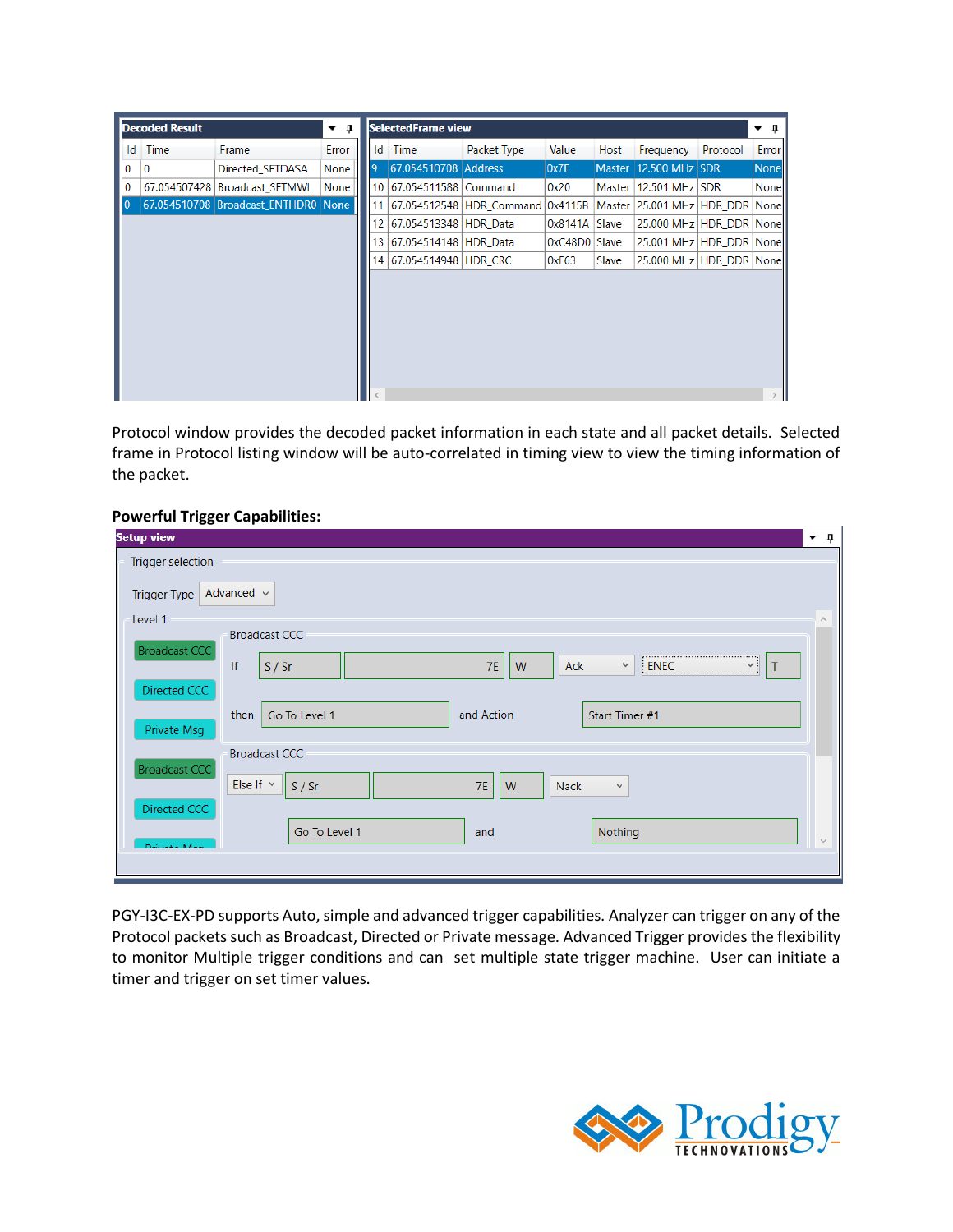| PGY-I3C-EX-PD Specification     |                                                                    |
|---------------------------------|--------------------------------------------------------------------|
| Excerciser:                     |                                                                    |
| Configurable                    | 1 Master+ Four Slaves OR                                           |
|                                 | 5 Slaves OR                                                        |
|                                 | Slave with Secondary master                                        |
| I3C/I2C Traffic generation      | Custome I3C/I2C Traffic Generation                                 |
|                                 | Simulate real world network traffic                                |
| <b>SCL Frequency</b>            | 400KHz to 13.5MHz                                                  |
| Voltage drive level             | 1 V to 3.3V at steps of 100mV                                      |
| IBI                             | Yes, Supported (To be tested with other DUT)                       |
| HotJoin                         | Yes, Supported CTo be tested with Other DUT)                       |
| <b>CCC Support</b>              | All CCC are supported except SETXTIME, ENTTM, ENTAS*               |
| <b>SCL Duty Cycle variation</b> | <b>User Define</b>                                                 |
| <b>SCL and SDA Delay</b>        | User Define                                                        |
| Delay between two messages      | <b>User Define</b>                                                 |
|                                 |                                                                    |
| Error Injection                 | S0 to S5 types of errors specified in the I3C specifications       |
|                                 | <b>CRC Errors in DDR Traffic</b>                                   |
|                                 | Preamble Errors in DDR Traffic                                     |
|                                 | <b>ACK/NACK Errors (Slave)</b>                                     |
|                                 | <b>Master Abort</b>                                                |
|                                 | <b>Non-Standard Frames</b>                                         |
|                                 | Non-Standard Start, Stop and HDR Exit Patterns                     |
|                                 | Save and load scripts                                              |
|                                 |                                                                    |
| <b>Protocol Analysis</b>        |                                                                    |
| Supoorts                        | I3C and I2C Protocol Decode                                        |
| Protocol views                  | <b>Timing Diagram view</b>                                         |
|                                 | Protocol Listing View                                              |
|                                 | State machine View                                                 |
|                                 | Bus Diagram to display Protocol packets with timing diagram plot   |
| <b>Protocol Trigger</b>         | Auto (Trigger on Any Packet)                                       |
|                                 | Simple (Triiger on any user defined I3C or I2C packet)             |
|                                 | Advanced (Multistate and Multilevel Trigger with Timer Capability) |
| Capture Duration                | Continious streaming Protocl data to Host HDD/SSD                  |
| Protocol Error Report           | S0 to S5 types of errors specified in the I3C specifications       |
|                                 | <b>CRC Errors in DDR Traffic</b>                                   |
|                                 | Preamble Errors in DDR Traffic                                     |
|                                 | <b>ACK/NACK Errors (Slave)</b>                                     |
|                                 | Master Abort                                                       |
|                                 | <b>Non-Standard Frames</b>                                         |
|                                 | Non-Standard Start, Stop and HDR Exit Patterns                     |
|                                 |                                                                    |
| <b>Host Coonectivity</b>        | USB3.0/2.0 interface                                               |